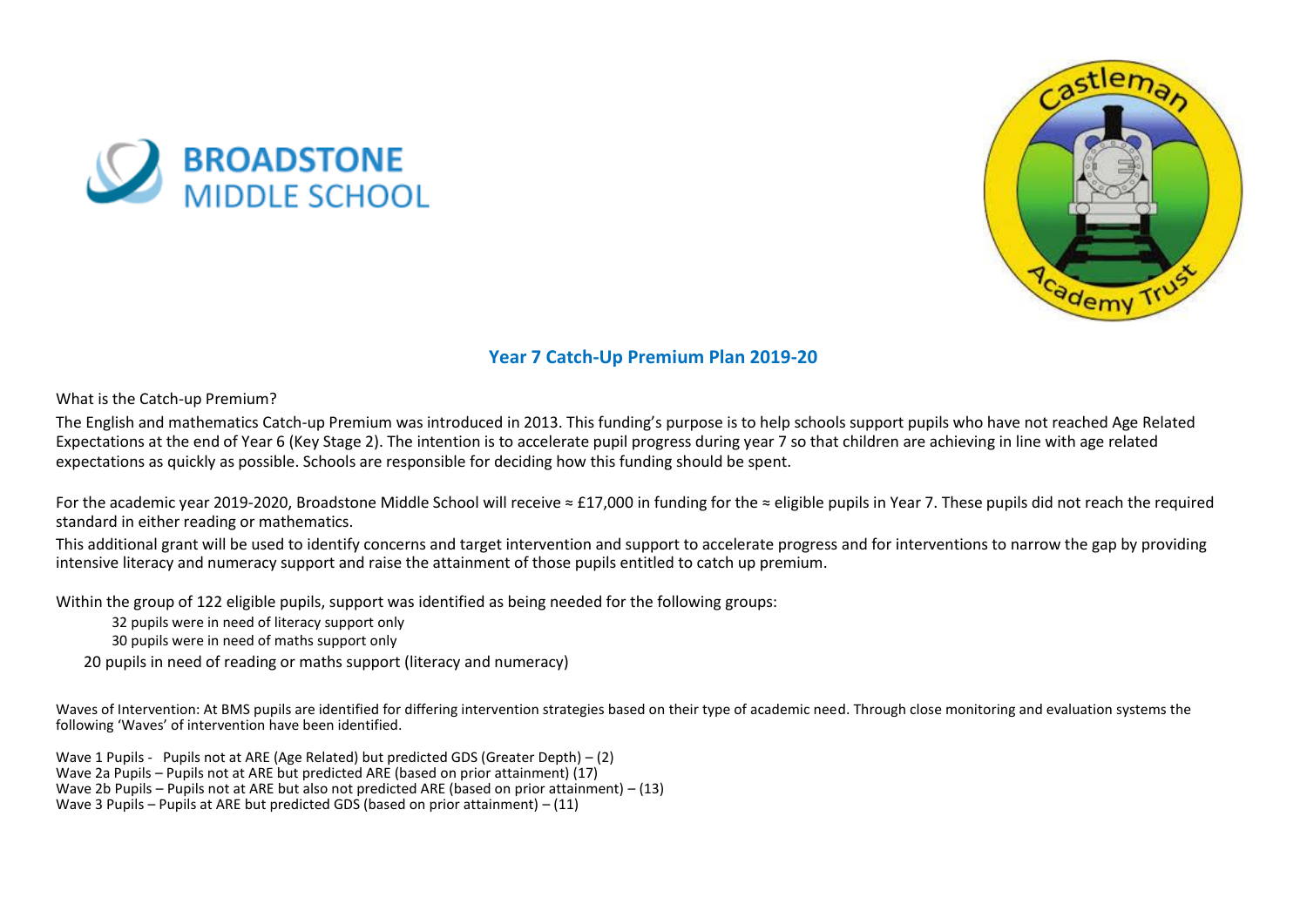## **Year 7 Catch-up intervention programme 2019-20**

| Intervention<br><b>Strategy</b>                                                                                 | <b>Strategy</b>                                                                                                                                                                                                                                                                                                                                                                                                                                                                                                                                    | <b>Intended impact</b>                                                                                                                                                                                                                                                                                                                                                                                                                                                                                                      | Cost                                                                                                                                                      |
|-----------------------------------------------------------------------------------------------------------------|----------------------------------------------------------------------------------------------------------------------------------------------------------------------------------------------------------------------------------------------------------------------------------------------------------------------------------------------------------------------------------------------------------------------------------------------------------------------------------------------------------------------------------------------------|-----------------------------------------------------------------------------------------------------------------------------------------------------------------------------------------------------------------------------------------------------------------------------------------------------------------------------------------------------------------------------------------------------------------------------------------------------------------------------------------------------------------------------|-----------------------------------------------------------------------------------------------------------------------------------------------------------|
| Small focused groups<br>intervention for English<br>(literacy)<br>$QA - MY$                                     | A targeted literacy programme is delivered by our Academic Learning Mentor at lunchtimes<br>and/or during tutor time.<br>GL Test 11T English used to measure progress and attainment pre and post intervention.                                                                                                                                                                                                                                                                                                                                    | Focused intervention to gain maximum<br>impact. Personalised learning approach<br>to support individual's needs.<br>Develop spelling, punctuation, grammar<br>skills, reading and comprehension.                                                                                                                                                                                                                                                                                                                            | Staff: £4938<br>Tests: £358                                                                                                                               |
| Increased reading age and<br>engagement - to support<br>progress in English and<br>across all subjects<br>QA-MY | Rapid Reader programme improves pupils reading ages. It also develops a love of reading and<br>increased comprehension skills.<br>Pupils working with the School Librarian and their English teacher.<br>GL Test 11T English used to measure progress and attainment pre and post intervention.                                                                                                                                                                                                                                                    | Focused intervention to gain maximum<br>impact. Personalised learning approach<br>to support individual's needs.                                                                                                                                                                                                                                                                                                                                                                                                            | Staff: £4297<br>Lucid:<br>$£302 + VAT$                                                                                                                    |
| Small focused groups<br>intervention for maths<br>$QA - JT & JD$                                                | ECC (Every Child Counts)<br>Every Child Counts helps schools to raise achievement through:<br>a range of programmes to support children who struggle with mathematics<br>٠<br>developing high quality teaching approaches for all children.<br>$\bullet$<br>Complete Maths: Calculation and other specialised maths programmes is delivered by<br>Lead maths practitioner and the school maths SLE during tutor times to focus on key numerical<br>skills.<br>GL Test 11T Maths used to measure progress and attainment pre and post intervention. | Focused intervention to gain maximum<br>impact. Personalised learning approach<br>to support individual's needs.<br>Develop rapid recall of facts e.g.<br>number bonds, times tables, arithmetic<br>methods.<br>Develop problem solving skills using key<br>facts in real life contexts.<br>ECC pupils made an average Number<br>Age gain of 15 months in 4 months -<br>almost 4 times the expected progress<br>• 91% of ECC pupils showed more<br>confidence and interest in learning<br>mathematics after an ECC program. | Staff:<br>Complete Maths:<br>£500<br>Staff training:<br><b>GL Tests:</b><br>£6673.80 (Cost for<br>whole school)<br><b>ECC Training:</b><br>$\approx$ £500 |